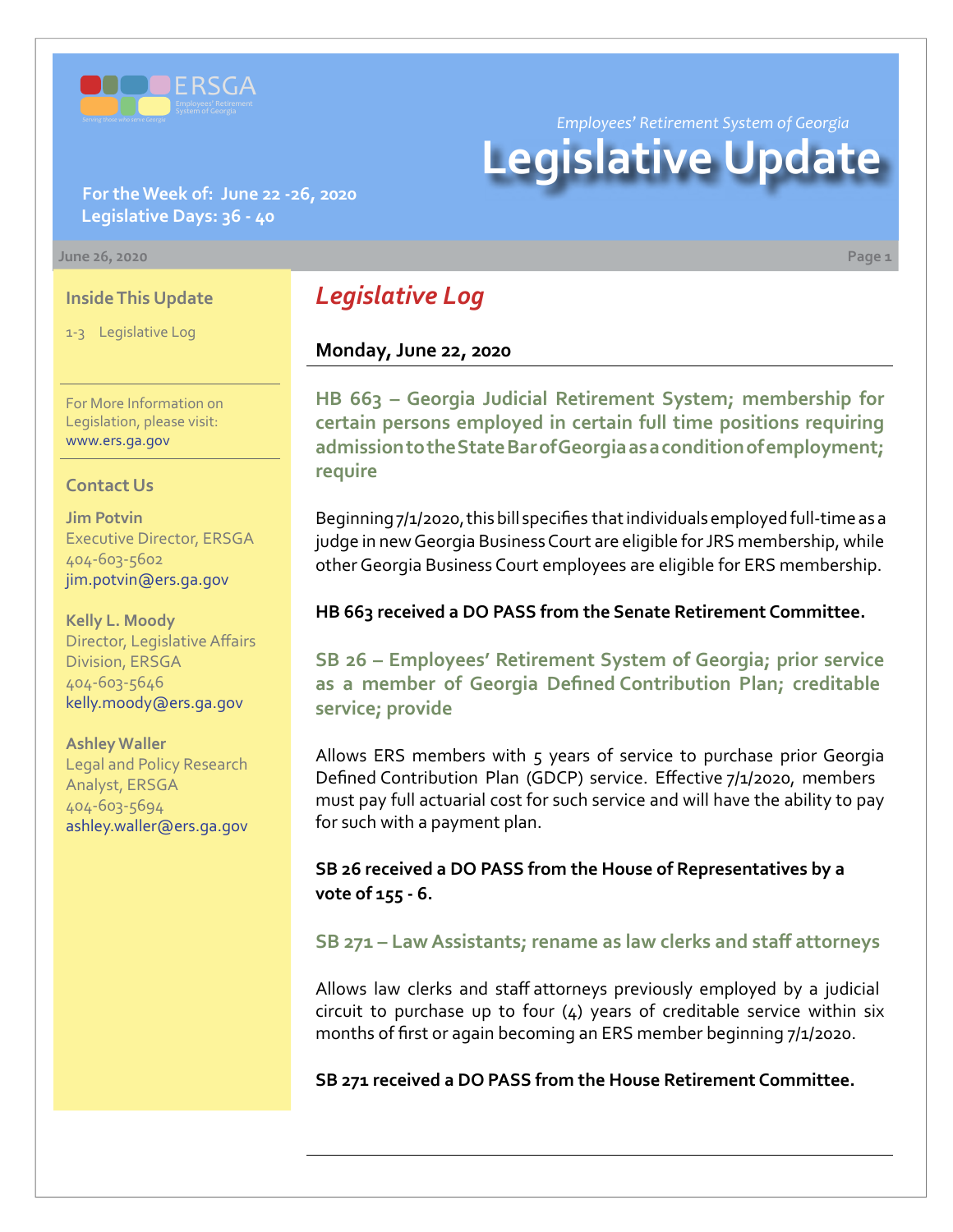### **Tuesday June 23, 2020**

**[HB](http://www.legis.ga.gov/Legislation/en-US/display/20192020/HB/664) 664 [– Georgia Judicial Retirement System; membership for certain persons employed in](http://www.legis.ga.gov/Legislation/en-US/display/20192020/HB/664) certain full time positions requiring admission to the State Bar of Georgia as a condition of employment; require**

Requires new members to be members of JRS, and allows current members of Legislative Counsel to elect membership in JRS beginning 7/1/2020.

**HB 664 received a DO PASS from the Senate Retirement Committee and a DO PASS from the Senate Rules Committee and was placed on the Senate debate calendar for 6/26/2020.**

### **Wednesday June 24, 2020**

**[HB](http://www.legis.ga.gov/Legislation/en-US/display/20192020/HB/663) 663 – [Georgia Judicial Retirement System; membership for certain persons employed in](http://www.legis.ga.gov/Legislation/en-US/display/20192020/HB/663) certain full time positions requiring admission to the State Bar of Georgia as a condition of employment; require**

Beginning 7/1/2020, this bill specifies that individuals employed full-time as a judge in new Georgia Business Court are eligible for JRS membership, while other Georgia Business Court employees are eligible for ERS membership.

**HB 663 received a DO PASS from the Senate Rules Committee and was placed on the Senate debate calendar for 6/25/2020.**

### **Thursday June 25, 2020**

**[HB](http://www.legis.ga.gov/Legislation/en-US/display/20192020/HB/663) 663 – [Georgia Judicial Retirement System; membership for certain persons employed in](http://www.legis.ga.gov/Legislation/en-US/display/20192020/HB/663) certain full time positions requiring admission to the State Bar of Georgia as a condition of employment; require**

Beginning 7/1/2020, this bill specifies that individuals employed full-time as a judge in new Georgia Business Court are eligible for JRS membership, while other Georgia Business Court employees are eligible for ERS membership.

**HB 663 received a DO PASS from the full Senate by a vote of 50-0.**